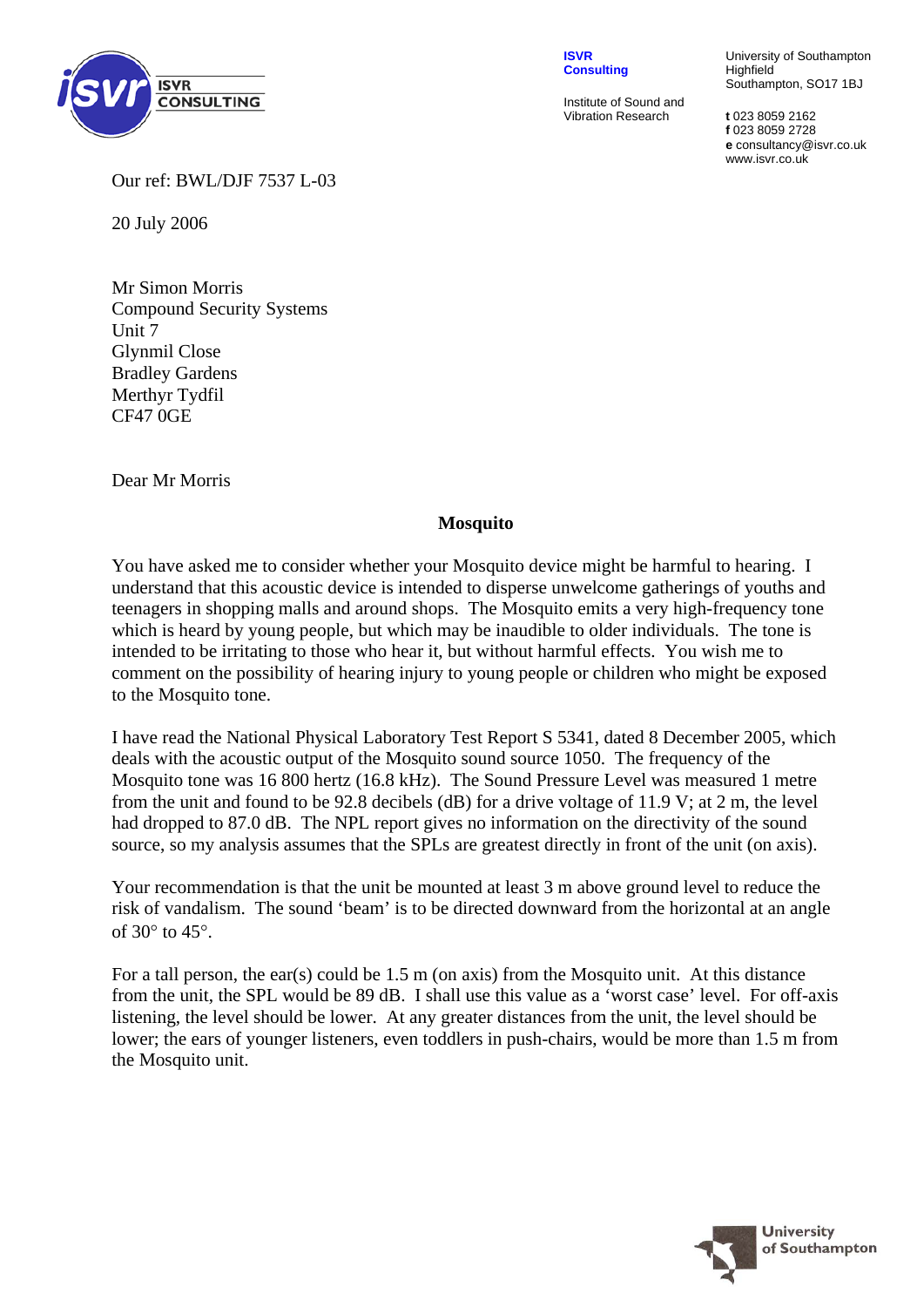The worst-case Mosquito signal, 16.8 kHz at 89 dB, should definitely be audible to young people. Data from the literature supports this conclusion: Table 1 below gives lowest audible levels (thresholds) at 16 kHz and 18 kHz for healthy ears, aged 18 to 30 years. I have interpolated between these frequencies to estimate the threshold at 17 kHz; overall, 57.5 dB seems a reasonable estimate. The Mosquito signal should be quite audible to a young person 1.5 m from the unit; the sound would be approximately 30 dB above threshold.

Would such a worst-case sound, 16.8 kHz at 89 dB, be potentially harmful to hearing? I do not believe so. In the occupational context, A-weighted Sound Level is used to assess whether a noise is potentially harmful to hearing. An 8 hour daily exposure to a sound of 85 dB(A) is likely to produce a small-but-measurable hearing loss after decades of occupational exposure. However, the worst-case Mosquito signal is 81.5 dB(A): this level would not be recognised as injurious to hearing, especially for any likely brief exposure.

There is another aspect to consider. In the 1960s, a number of Maximum Permissible Levels were recommended for very high-frequency sounds, in the range 10 kHz to 20 kHz. Over this range, the frequency-dependent limit values were between 75 dB and 110 dB; such limits were intended to avoid unpleasant, short-lived subjective effects in exposed persons. In sensitive individuals, higher noise levels had been found to cause annoyance, tinnitus, headaches, fatigue and even nausea. These sensations/feelings subsided after cessation of the high-frequency sounds. The Maximum Permissible Levels were subsequently adopted by a number of national and international bodies; see Table 2. I believe the spread of the limit values of Table 2 indicates differing degrees of caution in the interpretation of the underlying research.

From the limits of the Table, it seems possible that the worst-case Mosquito signal 16.8 kHz at 89 dB might produce some subjective effect in sensitive individuals. Indeed, the tone is *intended* to be irritating to those who hear it.

I trust these considerations will answer your question. It is our policy not to endorse individual products; however, we are able to comment on the acoustic safety of particular items.

Sincerely

B W Lawton MIOA *Senior Consultant*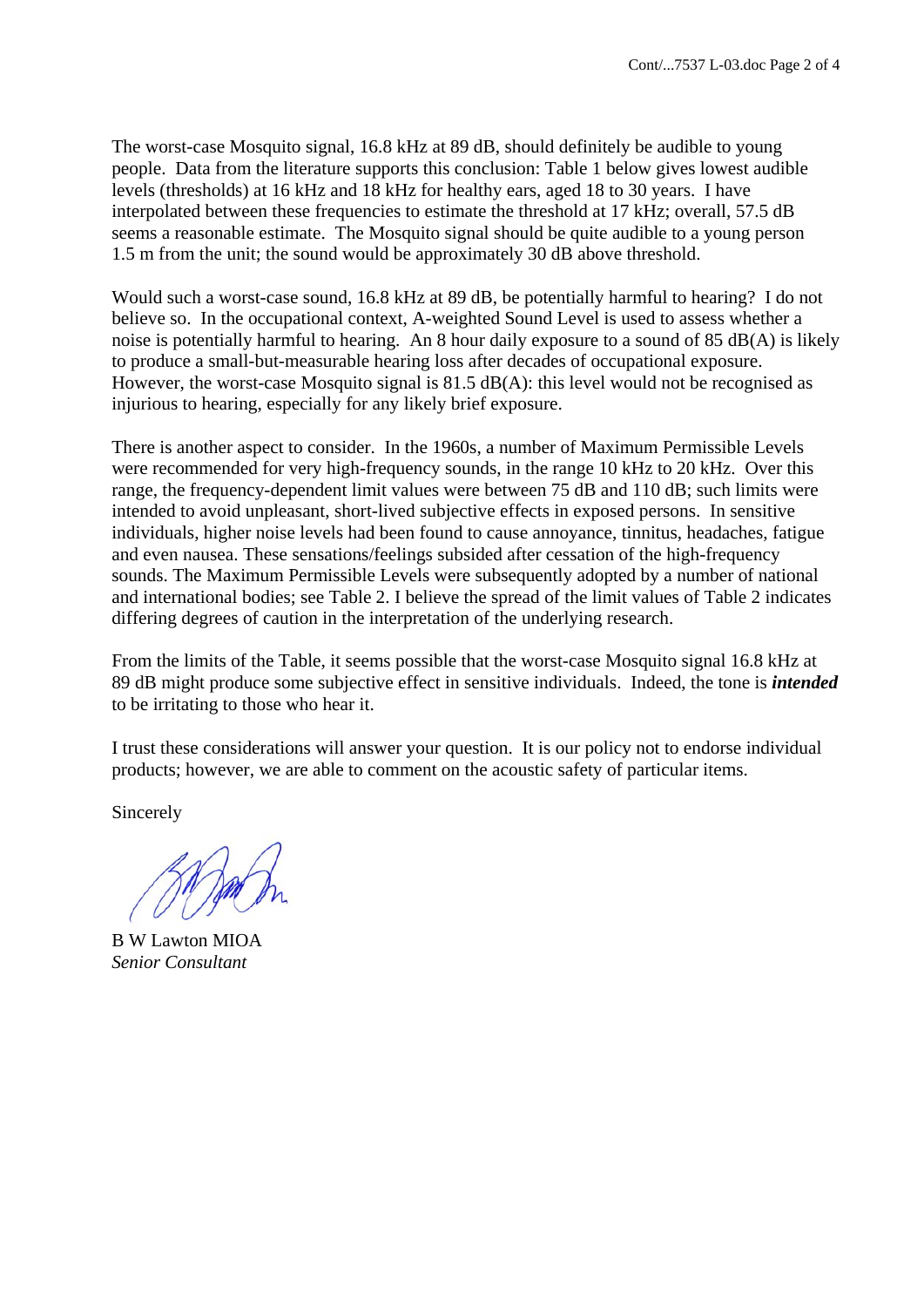| source                                                                                                           | $16$ kHz               | threshold, dB SPL<br>$17$ kHz<br>(interpolated) | 18 kHz                   |  |  |
|------------------------------------------------------------------------------------------------------------------|------------------------|-------------------------------------------------|--------------------------|--|--|
| Henry, Fast (1984) 18-20 y<br>Takeshima et al. (2001)<br>ISO(2004)<br>Ashihari et al. (2006)<br>central tendency | 45<br>44.5<br>40<br>42 | 56<br>57.6<br>56.5<br>60<br>57.5                | 67.5<br>70.7<br>73<br>78 |  |  |

## Table 1. Estimated threshold for the Mosquito signal, approximately 17 kHz, by free-field listening

Table 2. Limit values for very high-frequency sounds.

| one-third-octave band<br>centre frequency (kHz) | 8  | 10  | 12.5 | 16  | 20  |  |
|-------------------------------------------------|----|-----|------|-----|-----|--|
| source:                                         |    |     |      |     |     |  |
| International Labour Office (1977)              |    |     | 75   | 85  | 110 |  |
| WHO (1982)                                      |    |     |      |     |     |  |
| Japan                                           | 90 | 90  | 90   | 90  | 110 |  |
| <b>USSR</b>                                     |    |     | 75   | 85  | 110 |  |
| <b>US Air Force</b>                             |    |     | 85   | 85  | 85  |  |
| Canada                                          | 80 | 80  | 80   | 80  | 80  |  |
| Sweden                                          |    |     |      |     | 105 |  |
| <b>INRC/IRPA (1984)</b>                         |    |     |      |     |     |  |
| occupational exposure                           |    |     |      |     | 75  |  |
| general public                                  |    |     |      |     | 70  |  |
|                                                 |    |     |      |     |     |  |
| Health Canada (1991)                            |    |     |      | 75  | 75  |  |
| ACGIH(2002)<br>8 hour average                   |    | 88  | 89   | 92  | 94  |  |
| maximum, no regard to duration                  |    | 105 | 105  | 105 | 105 |  |
|                                                 |    |     |      |     |     |  |